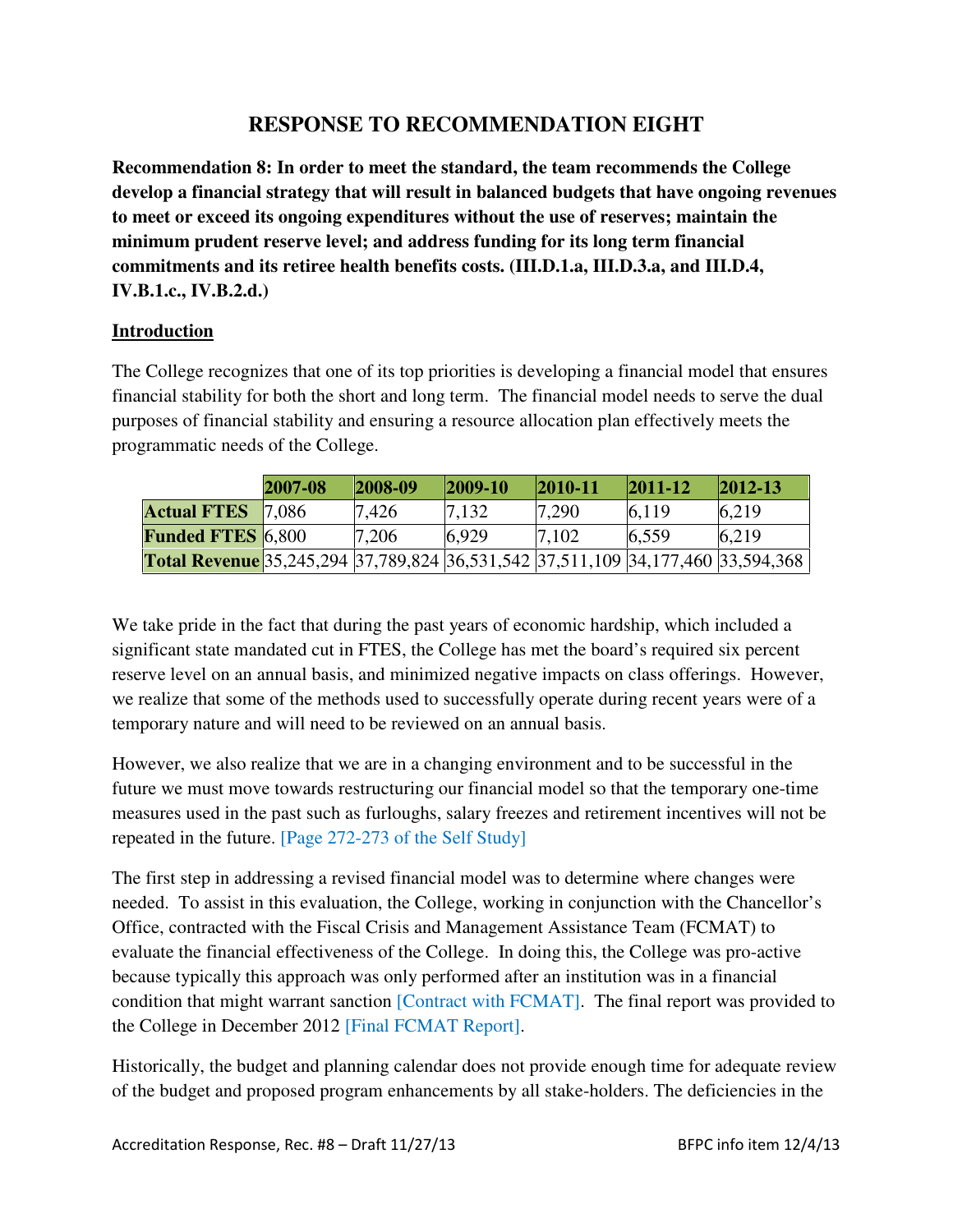budget and planning calendar necessitated a restructuring the calendar to accelerate our due dates, and accompanying milestones of deliverables. In order to achieve the efficiencies necessitated by the new budget and planning calendar, the College has begun using Strategic Planning Online (SPOL) software. The primary benefit of using SPOL is linking institutional goals, planning and assessment to resource allocation.

At its December 12, 2007, meeting, the Board of Trustees adopted resolution 14005 which created the Futuris Public Entity Investment Trust [Resolution 14005 GASB Trust]. The Trust was designed to be an irrevocable trust, which would manage the funds set aside to fund the College's OPEB obligation. However, due to on-going financial issues, the college has not activated the trust and currently is on a pay-as-you-go basis, which costs approximately \$1,300,000 per year. The full accrual annual cost is approximately \$2,565,000 (need to verify). [Actuarial Report]. The contribution plan for funding this obligation was introduced in the December Budget and Finance committee meeting. [Budget & Fiscal Planning 12/4/2013 Agenda and Minutes]

The College acknowledges that with its tight budgets and the projections of relatively flat revenues that it will need to improve efficiencies in its current operations. The College has already made steps in improving efficiency in classroom sizes, energy conservation, and employee compensation.

The body of this report provides further detail on the above mentioned topics, clearly showing that the College has created an environment that allows for the creation of a balanced budget that has ongoing revenues that meet or exceed ongoing expenditures, without the use of reserves.

# **FCMAT**

Multiple constituencies on campus, including CTA, College Council, the Budget and Fiscal Planning Committee, and the Academic Senate, agreed to have the Fiscal Crisis and Management Assistance Team (FCMAT) perform a study of IVC's organizational planning and fiscal management [College Council, Academic Senate, and BFP Minutes showing agreement to FCMAT contract]. Implementation of the recommendations from FCMAT has necessitated revisions to the current fiscal planning of the college; as some practices used to successfully operate during recent years were temporary, one-time measures not in alignment with the ongoing expenditures funded by ongoing revenues.

A Strategic Transition Action Response Team (START) has been established with team members from Executive Council, administration, faculty, and classified to act as a recommending body to the Board of Trustees and the college president and to facilitate the transition from recommendations to implementation [START Charter];. [START Blackboard site] The Academic Senate also created a sub-committee to evaluate the recommendations, in an effort to provide their support to those that, they felt, need be completely or partially implemented. [Academic Senate 1/16/13 minutes]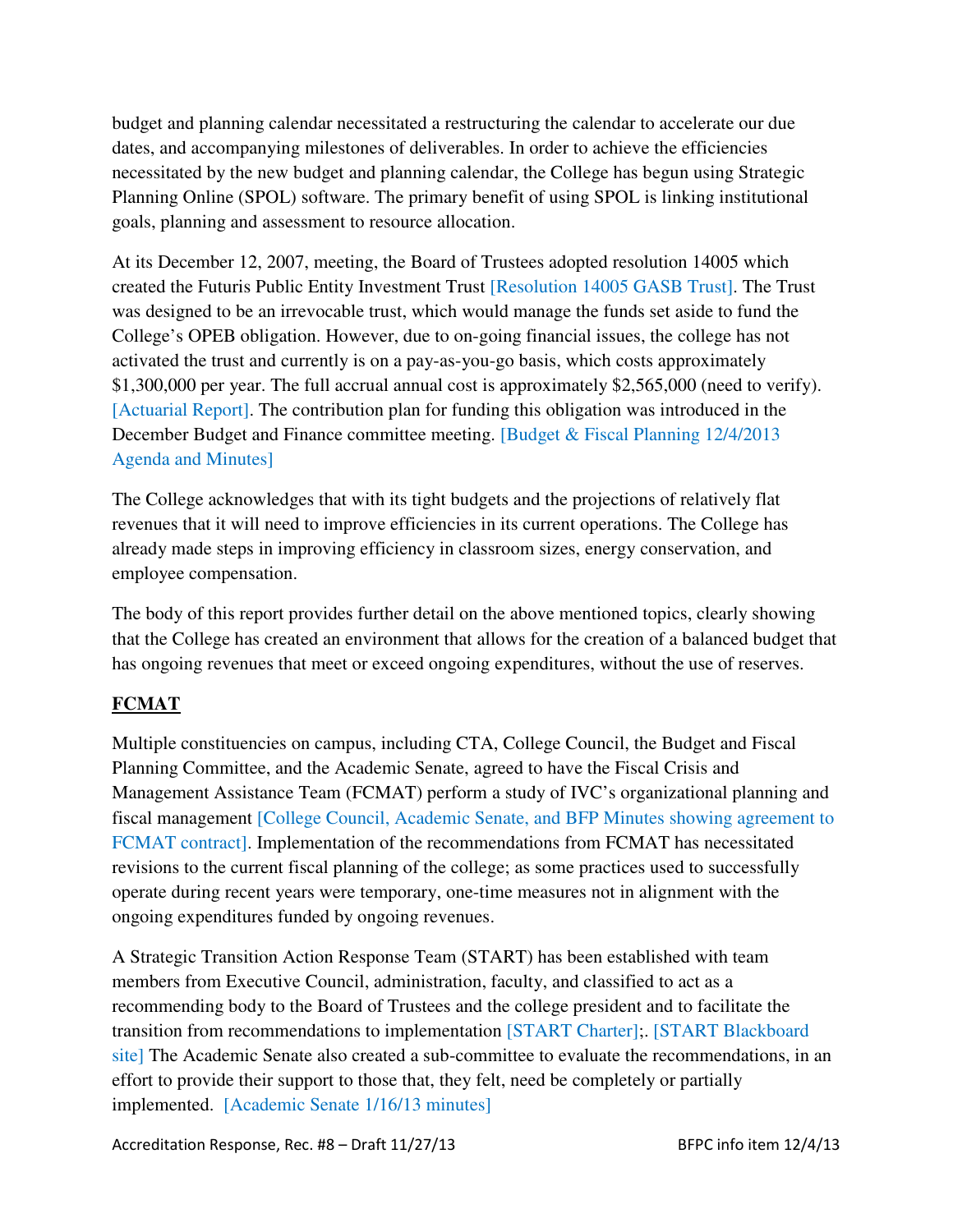Overall, the college has completed 65% of the 74 recommendations from the FCMAT report, and is in the process of completing the remaining recommendations. [START Recommendation Progress Chart]

Through review of these plans by START [Action Plans], The President of Imperial Valley College and the Board of Trustees are fully engaged in pursuing the many recommendations provided in the FCMAT Report. [Board Minutes where an action plan was presented for review][FCMAT Board Retreat Agenda]

### **Revised Budget and Planning Calendar**

A crucial step in addressing financial stability is to evaluate the College's budget and planning processes. Past practices had not afforded the Budget and Fiscal Planning Committee, the President's Cabinet, and the Board of Trustees enough time for sufficient review of the programmatic budget requests proposed for the upcoming fiscal year. Sufficient review is necessary, as it not only permits a balanced budget; it also allows the College to ensure all budget expenditures support its mission to "foster excellence in education that challenges students of every background to develop their intellect, character, and abilities; to assist students in achieving their educational and career goals; and to be responsive to the greater community." [College Mission]

To improve on these practices, the Budget and Fiscal Planning Committee reviewed and adopted the IVC Budget Principles, Guidelines, and Priorities. [Budget Principles, Guidelines, and Priorities] The six budget principles that set the stage for this document are as follows:

| <b>Imperial Valley College's Budget Principles</b>                                                        |  |  |  |  |
|-----------------------------------------------------------------------------------------------------------|--|--|--|--|
| Supports the mission and strategic goals                                                                  |  |  |  |  |
| Student success, excellence in education, develop resources and increase institutional effectiveness.     |  |  |  |  |
| <b>Transparency</b>                                                                                       |  |  |  |  |
| As evidence by college community access to policies related to budgeting process and budgets via website. |  |  |  |  |
| <b>Broad Participation</b>                                                                                |  |  |  |  |
| As evidenced by representation from all segments of the shared governance campus community.               |  |  |  |  |
| <b>Balanced</b>                                                                                           |  |  |  |  |
| As evidenced by draft and final budgets.                                                                  |  |  |  |  |
| <b>Conservative</b>                                                                                       |  |  |  |  |
| Projections are made for revenues, reserves, and expenses.                                                |  |  |  |  |
| Complete and thorough                                                                                     |  |  |  |  |
| As evidenced by a final budget that incorporates all departments and services areas.                      |  |  |  |  |
| .                                                                                                         |  |  |  |  |

*IVC Budget Principles, Guidelines, and Priorities; Page 1*

The revised budget and planning calendar is crucial as it ties financial resource allocation with institutional planning. The College laid the groundwork for a new budget and planning calendar to be initiated in the 2014-15 Academic Year [Budget and Planning Calendar Draft] [Educational Master Plan Meeting Minutes]*.*The calendar will set the stage for improved program review and evaluation, by having a clear road map to follow and increased time to do so, which will directly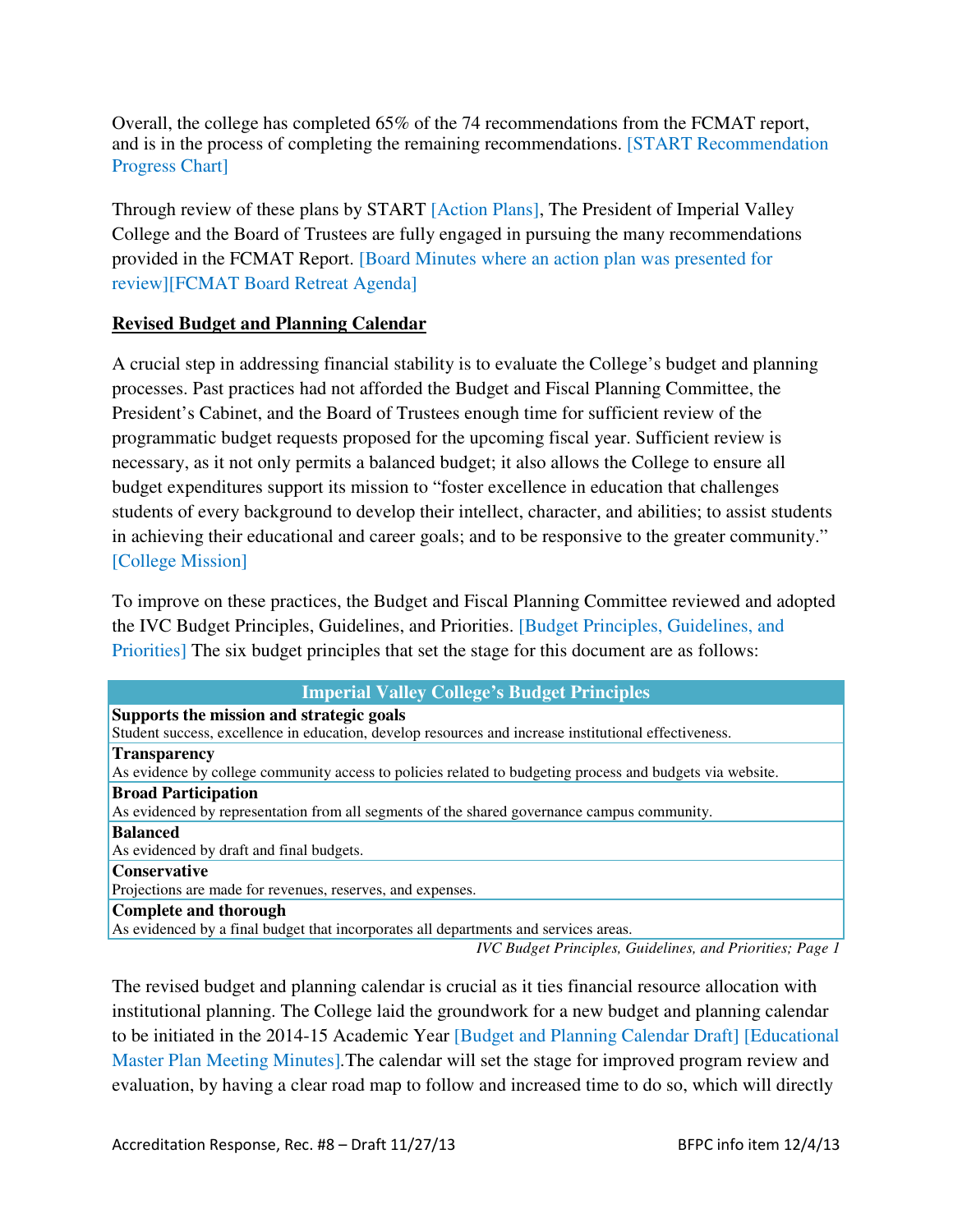impact the budget development process. Below is the first page of the calendar, the month of July 2014, as an example of the integration of planning of multiple major campus groups such as: the Educational Master Plan Committee, the Budget and Fiscal Planning Committee, Planning and Resources Council, the Board of Trustees, Academic Senate, and College Council.



 *2014-15 Planning and Budget Calendar, Page 1*

This calendar is in the process of being introduced to the multiple shared governance committees impacted as a discussion item [College Council Agenda, Academic Senate Agenda]. The College is committed to the successful implementation of these important changes, as it will ensure adequate time for review by cost centers, the Budget and Fiscal Planning Committee, the Planning and Resources Council, the President/Superintendent, and the Board of Trustees.

One challenge the revised planning and budget calendar will address is giving the institution time to react to budget changes and how they impact the 50% law. Establishing budget planning criteria for maintaining compliance with the 50% law was a recommendation made by FCMAT in their final report [FCMAT report]. Before a budget is given to the board for adoption, the Chief Business Officer (CB0) will direct an analysis of salaries to validate compliance with Ed. Code §84362. Once a budget is adopted, additional items must first be reviewed to determine its impact on the 50% law.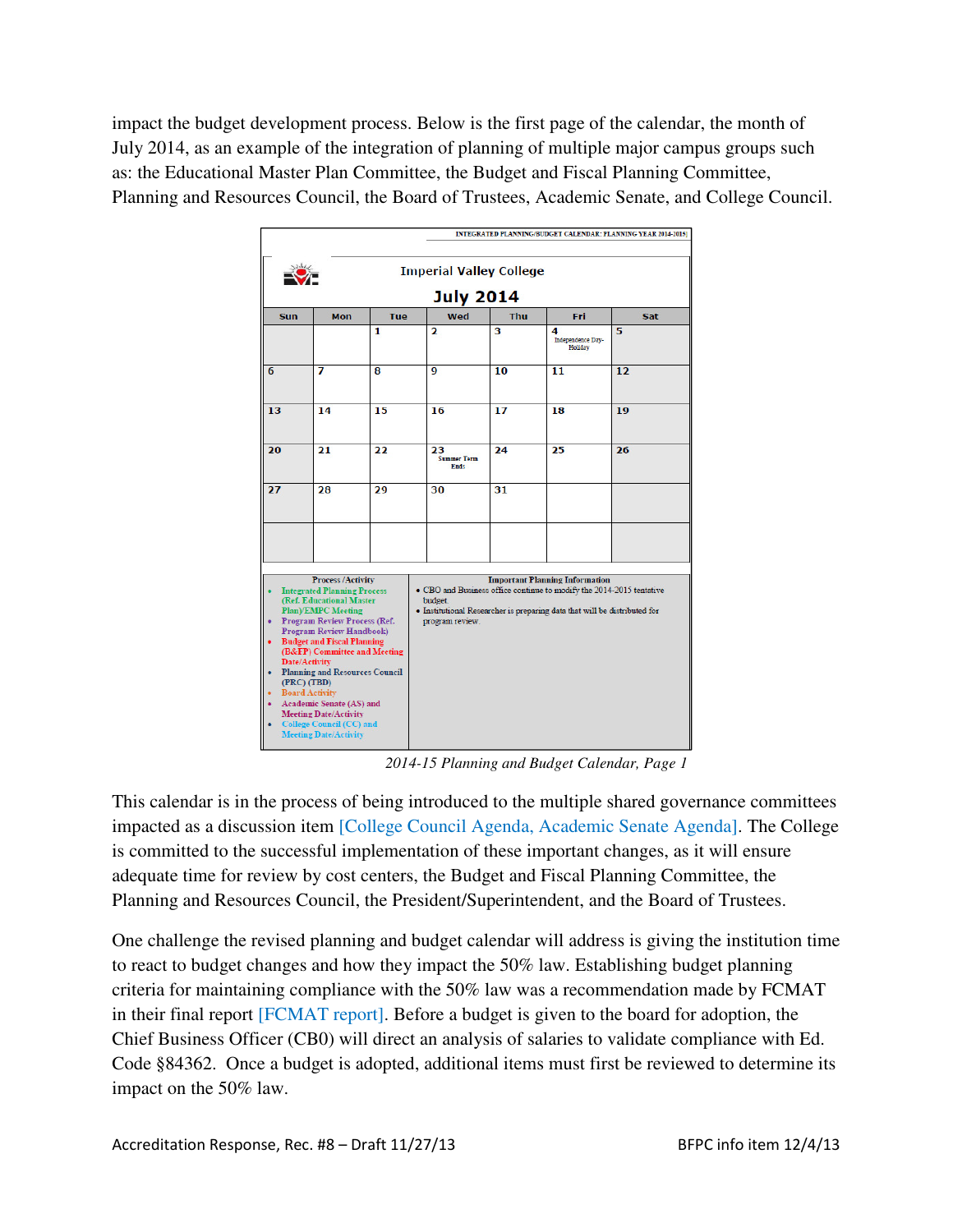The revised planning model, along with the recently approved Enrollment Management Plan, requires that the President's Cabinet determine the FTES targets in November for each following year. [Enrollment Management AP] These targets are used to develop an annual schedule of courses to meet the desired targets. This differs from past practices, when only one semester was scheduled at a time. This process links to the College Mission, as it "assists students in achieving their educational and career goals" by clearing mapping out course offerings so a student can develop a plan that leads to completion in a timely manner. [College Mission] Annual planning of the schedule also permits the Business Office to better project the expenditures tied to course offerings, including faculty salaries.

The underlying principle of our budgetary process is that ongoing revenues will meet or exceed ongoing expenses without the use of reserves. The planning calendar will ensure that this principal is adhered to as the assessment will occur during the planning process.

### **Linking Institutional Goals, Planning, and Assessment to Resource Allocation**

It was acknowledged in the College's 2012 self-evaluation report that the institution faced the challenge of integrating its financial planning with the other individual plans that are developed within the college. To address this, the College moved forward with the purchase of the Strategic Planning Online Software (SPOL) [Resolution 15784 on 7/10/13 Board Minutes], which is a strategic planning tool that will allow the college to clearly link its program review with its financial planning*.* SPOL takes into account the Educational Master Plan goals [Educational Master Plan Goals] of the college, delivering them in a collaborative way where everyone can participate in planning, budgeting, and measuring the results.

SPOL paves the way for the College to ensure that financial decisions are developed from program review results, institutional needs, and plans for improvement. A dedicated team is presently undergoing extensive training on SPOL, with implementation scheduled on the start of the 2014-15 fiscal year. SPOL consists of Planning Units [List of Planning Units in SPOL], which represent the various entities of the organizational structure. Each Planning Unit is then linked to the College's institutional goals, budget, assessment, and accreditation standards by defining a planning objective. The planning objective includes what they do, why they do it, how it can be measured for success, what it will cost, and if assistance is needed from other planning units [SPOL example of objective]. When Planning Units request additional funding, this will appear in an "enhanced" column for consideration [SPOL example of enhanced column]*.* SPOL will assist the College in identifying on-going expenditures, one-time expenditures, and newongoing expenditures; which will aid the College in developing a three-year budget projection. It will also illuminate how new or enhanced budget requests obligate the College to generate new revenue and/or increase efficiencies. It ultimately creates an environment of budget ownership among individuals who play a key role in the budget development process, as budget managers can now clearly view the status of approval each new request; along with its justification and/or detail.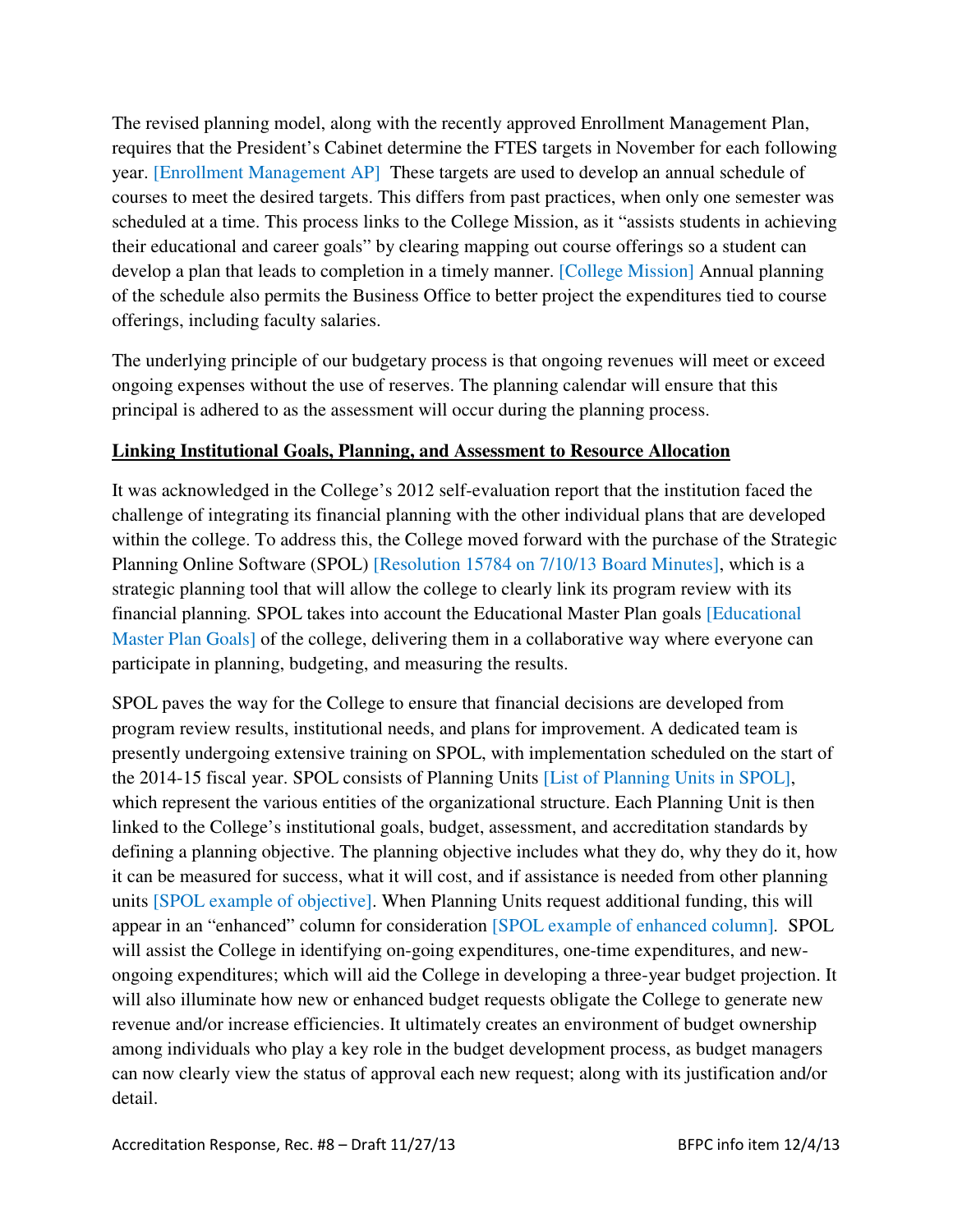The College recognizes that additional funding requests must be handled within the constraints of the underlying budget principle already established which includes the recently adopted trigger point of a three percent variance in the budget from previous year to initiate further analysis [Budget and Fiscal Planning 9/25/13 minutes]. The need to integrate new budget requests into our ongoing budget is especially challenging when faced with limited or no revenue growth. The College has established the Planning and Resources Council to conduct this evaluation. This committee, which is currently being formed, will review the prioritized list of resource requests from the enhancement column data extracted from SPOL. The 2014-15 Budget will be the inaugural budget that will include this review.

### **The Planning and Resources Council**

To guarantee that final requests are compliant with the fiscal principle and college mission as defined by college goals, the College created a Planning and Resources Council in Spring 2014. [Planning and Resources Charter] The Planning and Resources Council consists of the President's Cabinet, the Academic Senate President, and the College Council Chair. This composition affords the involvement of all stake-holders on campus. This council builds in an evaluative step to finalizing the budget and resource requests in the enhanced budget column.

As laid out in the 2014-15 Planning and Budget Calendar, the Planning and Resources Council will start meeting in November 2014, to begin the review of the enhanced budget requests for the 2015-16 budget. Hearings will be held as needed for budget managers to justify the need for additional funding, and how it ties to the College's mission. Once the Planning and Resources Council has prioritized the list of enhancement requests, they will be reflected in the preliminary budget submitted to the Budget and Fiscal Planning Committee to review at the March-May committee meetings. The Board of Trustees will then approve the Tentative 2015-16 Budget in June. [2014-15 Planning and Budget Calendar]

### **Efficiencies through Raising Class Sizes**

One of the boundaries in reviewing the enhancement requests is the College's ability to generate revenue efficiently. The College is working to improve efficiency in our revenue generation through class size analysis. Our recently passed faculty contract included a requirement to increase the minimum class size from 25 to 28 unless safety and/or legal reasons require a smaller class.

During our fall semester, we had 142 sections with class caps of 25 that also had fill rates approaching 100%. We are projecting that there is sufficient demand for these sections, and that in the Spring Semester, the increase in class cap will allow us to add approximately 425 additional students, and will generate approximately 65 to 75 FTES (approximately \$300,000 to \$344,000) in additional revenue each semester without incurring any additional costs. [Memo to President's Cabinet on Projected Cost Savings with Class Size Increase]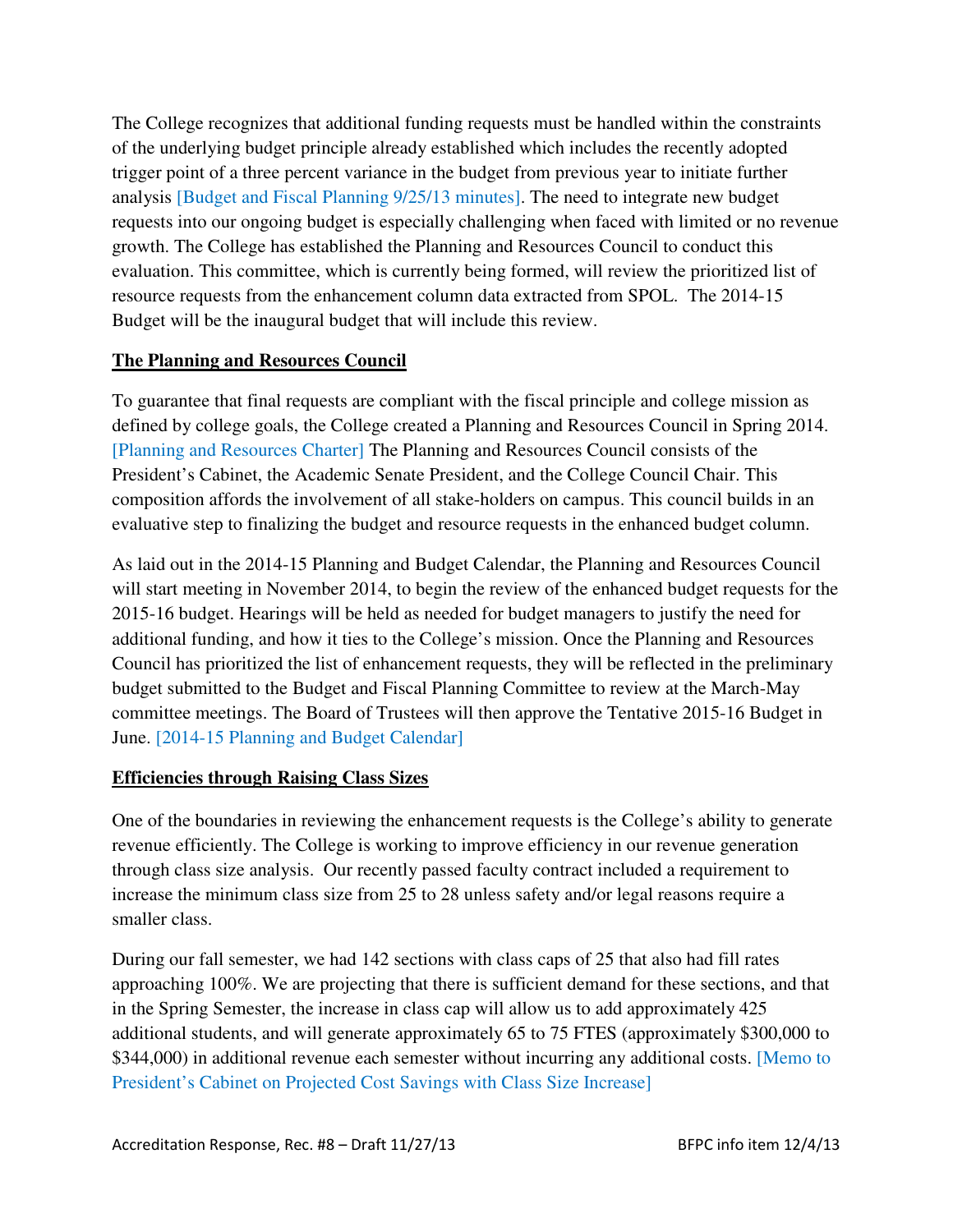In the longer term, at the recommendation of the FCMAT report [FCMAT report], the College plans to work towards increasing the average class size from 29.06 to an average of 35. [Curriculum Ad hoc Committee on factors to modifying class sizes] [START tracking document on this topic]. Due to the limits of state funding for growth, we do not anticipate that this increase in average size will result in a large increase in funding. Instead, increasing the average class size will allow us to reduce the number of sections that we offer while maintaining or slightly increasing our student headcount/FTES. The savings will be a result of offering fewer sections. We anticipate that by increasing efficiency in our class offerings that we will be able to reduce our individual class offerings by approximately 180 class sections without reducing services to students. This will result in savings of approximately \$350,000 per semester; as illustrated in the chart below.

|                                           | <b>Avg FTES for Select Courses</b><br><b>Prior to Cap Increase</b> | <b>Projected FTES with Cap</b><br><b>Increase for Spring 2014</b> | Difference in<br><b>FTES</b> |
|-------------------------------------------|--------------------------------------------------------------------|-------------------------------------------------------------------|------------------------------|
| Arts, Letters, and Learning Services Div. | 555.67                                                             | 606.18                                                            | 50.51                        |
| Economic & Workforce Development Div.     | 20.27                                                              | 22.7                                                              | 2.43                         |
| Health & Sciences Div.                    | 191.18                                                             | 213.74                                                            | 22.56                        |
|                                           |                                                                    | <b>Total FTES</b>                                                 | 75.5                         |

#### **Total in Dollars** | \$344,643.91

### **Energy Efficiency Improvements**

In the foreseeable future, it has been determined that our anticipated revenues are going to be relatively flat. This means efficiencies will be gained from cost containment. The College has determined that energy efficiency is one area where we can potentially contain cost. Examples of the steps taken towards this include: Adding more efficient lighting (converting from T-12 to T-8 light bulbs), occupancy sensors in the classrooms, converting from metal halide lamps to T-5 florescent lamps in the gym, and switching lights in the parking lot to a more efficient voltage. Furthermore, we are reducing the cost of lighting through the use of dual pane windows and solar tubes. All of the new construction and remodeling projects are being designed to meet Leadership in Energy and Environment Design (LEAD) standards [LEAD certification].

In addition to the above actions, the College will be taking advantage of proposition 39 funds over the next five years by submitting qualifying projects to the state for funding. This allows us to continue to replace existing equipment with more energy efficient equipment. [Prop 39 documents][Prop 39 discussed in minutes of a committee, guessing facilities?]

### **Efficiencies in Compensation**

The College adopted a compensation philosophy as a measure to help control labor and benefit costs. [Compensation Philosophy as approved by the Board 12/12/12] The philosophy defines "total compensation" to include all of the costs associated with employment that is paid by the District; and designates compensation shall match the market median for similar work, and provide compensation levels that are externally competitive among peers within our industry. The Board approved this resolution, agreeing with the need to strategically strike a balance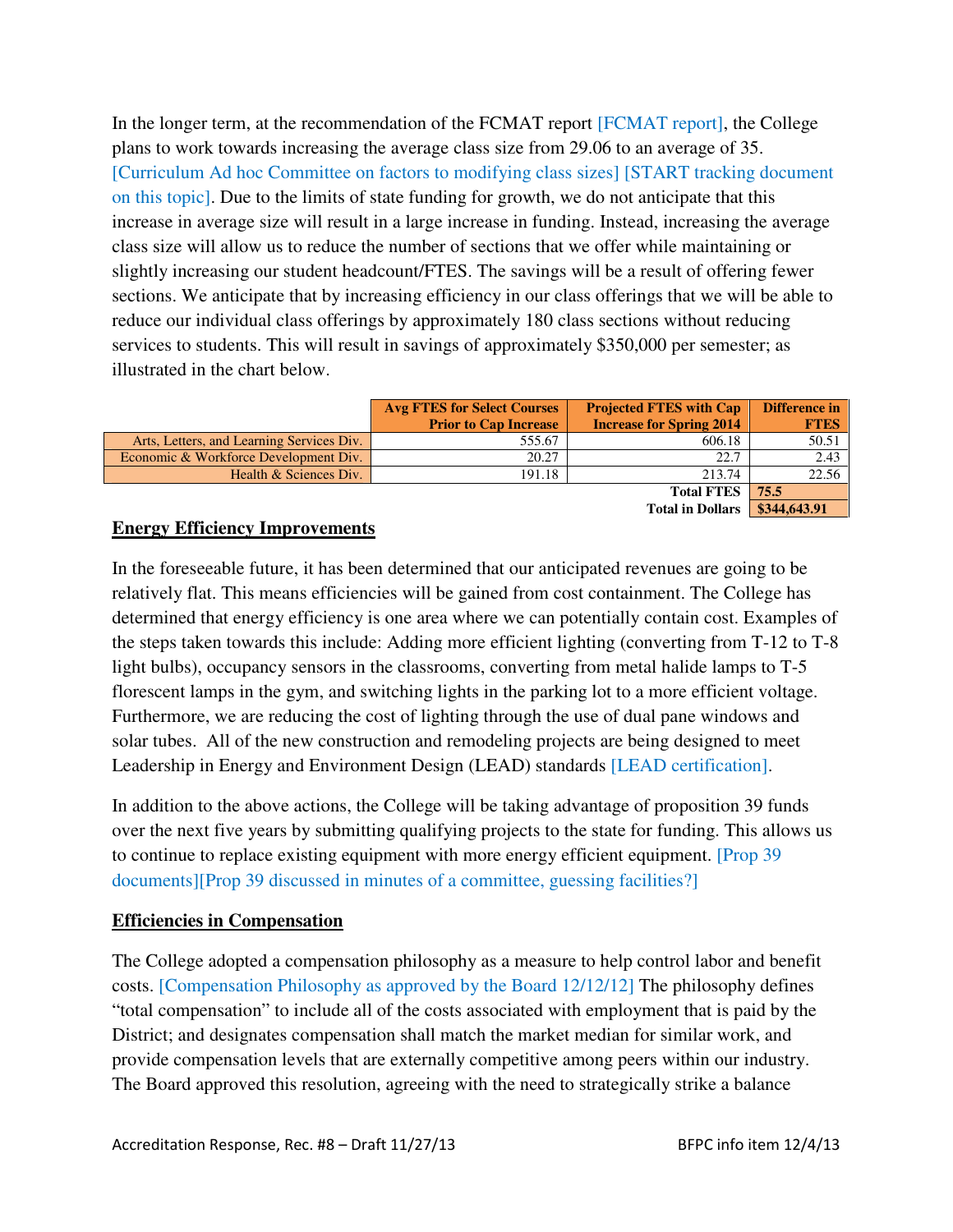between a competitive total compensation packages for employees, while ensuring the fiscal stability of the entire District.

Following multiple recommendations from FCMAT, and acting in accordance with its own Compensation Philosophy, the College negotiated a modification to the Collective Bargaining Agreement between the District and the IVC Chapter of CCA/CTA/NEA for 2013-2014. [Board Minutes 9/12/13] This modification included: a reduction of faculty release time, replacing some release time with stipends; a reduction of work days for faculty with 199-day contracts to 194 days; and a revision of the faculty salary schedule. The Administrators, Classified Managers, Classified Confidentials employees, and the IVC Chapter of PTFA Collective Bargaining groups followed suit with similar salary schedule modifications. The District is still negotiating with Chapter 472 of the CSEA. [Resolution 15884: Agreement between the District and Administrators, 9/12/13 Board Minutes] [Resolution 15885: Agreement between the District and the Classified Managers, 9/12/13 Board Minutes] [Resolution 15886: Agreement between the District and Classified Confidential Employees, 9/12/13 Board Minutes] [Resolution 15887: Approval of Modification to the Collective Bargaining Agreement between the District and IVC Chapter of PTFA, 9/12/13 Board Minutes]

Additional efficiencies in compensation were achieved by reduction of personnel costs. A savings of \$697,800 in personnel costs was realized in 2012-13 with the layoff of multiple classified employees. The offering of retirement incentives in the 2010-11, 2011-12, and 2012- 13 fiscal years was another action taken to reduce said costs. [Board Resolutions approving retirement incentive programs the past 3 years] In the 2012-2013 year alone, the College realized a savings of \$486,500 with the retirement of personnel.

### **General Fund Reserve Level**

The college has maintained at least a 6% reserve, which has helped maintain financial stability, and has aided in acquiring Tax Revenue Anticipation Notes (TRANS), which ensured adequate cash flow for annual operations. The need for TRANS is the result of the state's deferring payment on a significant portion of the college's annual apportionment. As of August 1, 2012, the amount of deferred payments for 2011-2012 was \$9,670,837. [2011-2012 Deferral Repayment Schedule 8/1/12] This represents approximately 28.26% of the general funds budgeted revenue for the 2011-2012 fiscal year, or 28.60% of the general funds budgeted expenses. [Resolution 15378 2012- 2013 TRANS]

|                                  | 2007-08                                                                 | $ 2008-09 $ | $ 2009-10 $ | $ 2010 - 11$ | $ 2011-12$ | $ 2012-13$ |
|----------------------------------|-------------------------------------------------------------------------|-------------|-------------|--------------|------------|------------|
| <b>Ending</b><br><b>Reserves</b> | $\begin{array}{ l} 6,877,855 \end{array}$ 5,038,578 2,776,963 3,296,700 |             |             |              | 2,781,761  | 2,488,710  |
| % of Budget                      | $18.68\%$                                                               | $13.0\%$    | $7.2\%$     | 8.9%         | $8.02\%$   | $7.45\%$   |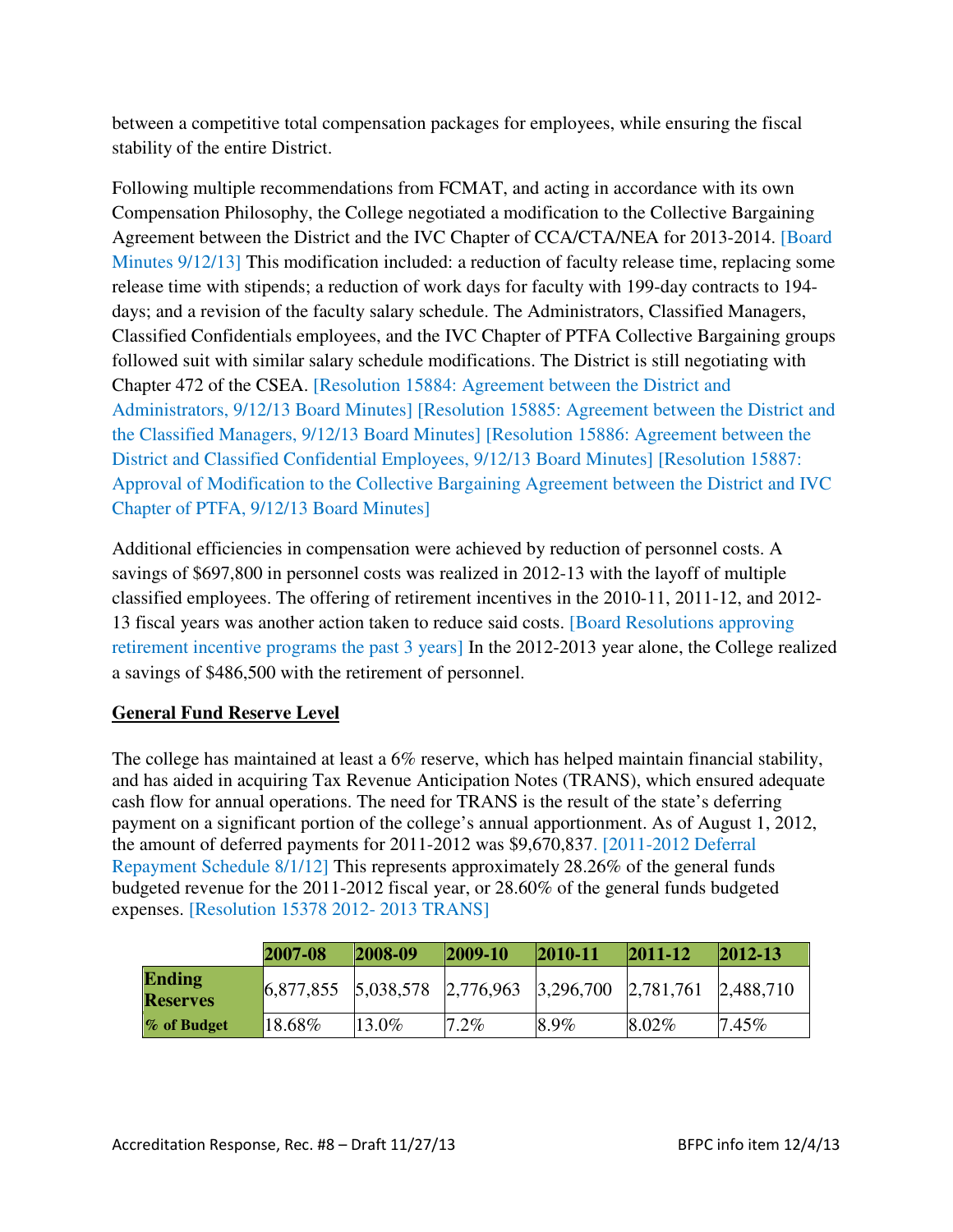A significant step in changing the financial structure of the College was to review what an appropriate reserve level is for the General Fund. The Budget and Fiscal Planning Committee reviewed the following criteria for establishing an appropriate unrestricted reserve: The amount needed to fund existing operations, any high value equipment that could fail in the near future, and any other reasons for reserve use.

Based on a review of the above criteria, the Budget and Fiscal Planning Committee recommended to the Superintendent/President and to the Board of Trustees a reserve level of two months, or 16.6%. The Board of Trustees adopted this recommendation at their  $[April 27<sup>th</sup>]$ Special Board Minutes] board meeting. This action was the first step needed to reverse the past six-year's trend of declining reserves as illustrated in the above table.

All stakeholders have been notified of the importance of reversing the trend of declining reserves [Academic Senate and 10/14/13 College Council Minutes]. The Budget and Fiscal Planning Committee determined that it was necessary to increase the reserve to approximately two months of operating expenses. This will result in an increase of the reserve level from 6.18% to 16.6%, which is an increase of approximately \$3.1 million dollars. This committee adopted a plan to achieve this goal within 10 years [Budget and Fiscal Planning Minutes 12/4/13]. This goal will be reached by taking the favorable year-end, actual-to-budget variance while contributing those funds to the unrestricted general fund reserve. In this Reserve Funding Plan, the dollar amount cannot be disruptive to the annual operational budget. It is estimated that this approach would generate approximately \$350,000 per year. [Reserve Funding Plan]

# **Retiree Health Benefit Costs (OPEB)**

Besides addressing the issue of increasing the level of unrestricted reserve, the College is also developing a strategy to fund the College's OPEB (Other Post Employment Benefits) liability. Currently the College pays health premiums on a "pay as you go" basis for current retirees. This is not a sound strategy as it is not sustainable in the long-term. The Budget and Fiscal Planning Committee, using the information contained in the actuarial study, is developing a strategy to fund the long-term debt created by this benefit [Actuary Study], [Budget and Fiscal Planning Agenda/Minutes]. In addition to the actuarial study, the College had already begun taking steps towards decreasing its exposure to this liability when it eliminated retiree health benefits for new hires effective July 1, 2004 for Classified Staff and non-bargaining groups, and July 1, 2013 for full-time faculty. [CSEA Contract page 25][CTA Contract page 113].

The primary action was introduced with The Funding of the OPEB Obligation Plan on 12/04/13 by setting an annual contribution amount with annual increases so that the OPEB liability can be controlled. The strategy underlying this plan is to continue the "pay-as-you-go" approach while making additional contributions to the retiree health benefit fund. Successful implementation of this strategy would flatten out the annual District cost. [The Funding of the OPEB Obligation Plan]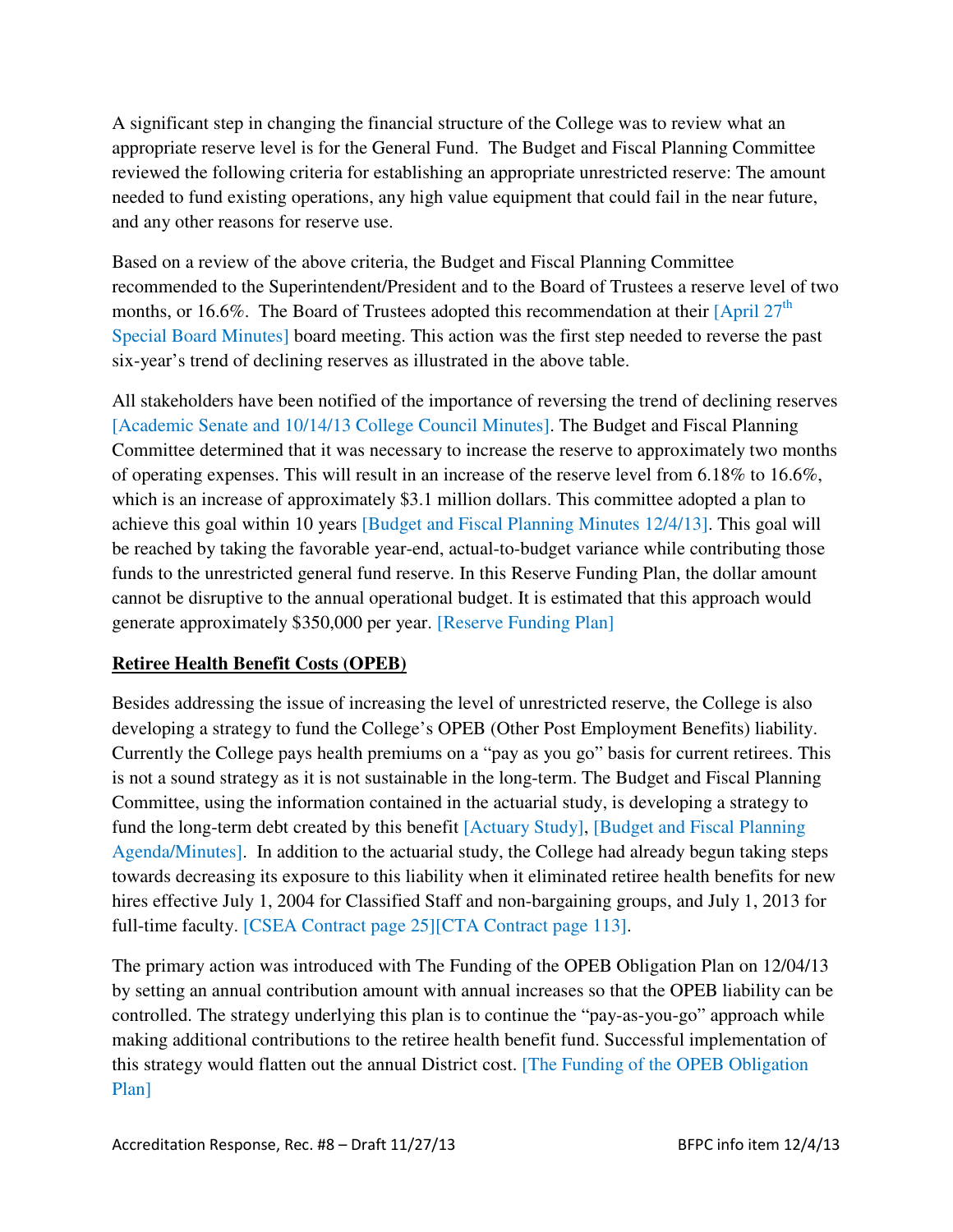According to the plan that is being considered by the Budget and Fiscal Planning Committee, the District will initially contribute \$350,000, and will contribute \$50,000 annually. It is estimated that these payments will continue through 2050.

The end goal of this above mentioned plan is to address the debt associated with the OPEB liability and have it covered within a reasonable time. This plan will also have the added benefit of relieving pressure on the General Fund budget in the future.

### **Conclusion**

**The College has met the recommendation** of developing a financial strategy that will result in balanced budgets that have ongoing revenues to meet or exceed its ongoing expenditures without the the use of reserves by the adoption of the revised Budget Principles, Guidelines, and Priorities, the Budget and Planning Calendar, the Enrollment Management Plan; and through the creation of the Planning and Resources Council. The President and the Board of Trustees are committed to improving the financial stability of the Institution through the adoption of Resolution 15692. [Resolution 15692 at the board retreat April 27, 2013 Board Minutes]

**The College has met the recommendation** of maintaining the minimum prudent reserve level by the adoption of Resolution No. 15732: Board Reserves Requirement [Resolution 15732], coupled with the Reserve Funding Plan plan to reach that goal.

**The College has met the recommendation** of addressing funding for its long-term financial commitments and its retiree health benefits costs with the introduction of the District approach to The Funding of the OPEB Obligation Plan. [The Funding of the OPEB Obligation Plan]

After calling for the FCMAT study, the College has accelerated its efforts to reform and redesign all process related to increasing revenue and lowering expenses. While this work and the development of monitoring tools will continue, the strategies implemented to date are as follows:

| Date          | <b>Strategy</b>                                                               | <b>Status</b> |
|---------------|-------------------------------------------------------------------------------|---------------|
| Dec. 4, 2013  | The introduction of the revised Budget Principles, Guidelines, and Priorities | Complete      |
| Nov. 20, 2013 | The adoption of the revised Planning and Budget Calendar                      | Complete      |
| Jul. 10, 2013 | The procurement of Strategic Planning Online (SPOL)                           | Complete      |
| Jul. 1, 2014  | The implementation of Strategic Planning Online (SPOL)                        | Ongoing       |
| Nov. 20, 2013 | The creation of the Planning and Resources Council                            | Complete      |
| Jul. 1, 2013  | The efficiencies gained through classroom size modification                   | Ongoing       |
| <b>TBD</b>    | The efficiencies gained through energy conservation                           | Ongoing       |
| Dec. 12, 2012 | The adoption of resolution 15554: Compensation Philosophy                     | Complete      |
| Jun. 19, 2013 | The adoption of resolution 15732: Board Reserves Requirement                  | Complete      |
| Dec. 4, 2013  | The adoption of the Reserve Funding Plan to reach the new board reserve       | Ongoing       |
|               | requirement                                                                   |               |
| Dec. 4, 2013  | The introduction of The Funding of the OPEB Obligation Plan to address        | Ongoing       |
|               | other post employee benefits (OPEB).                                          |               |